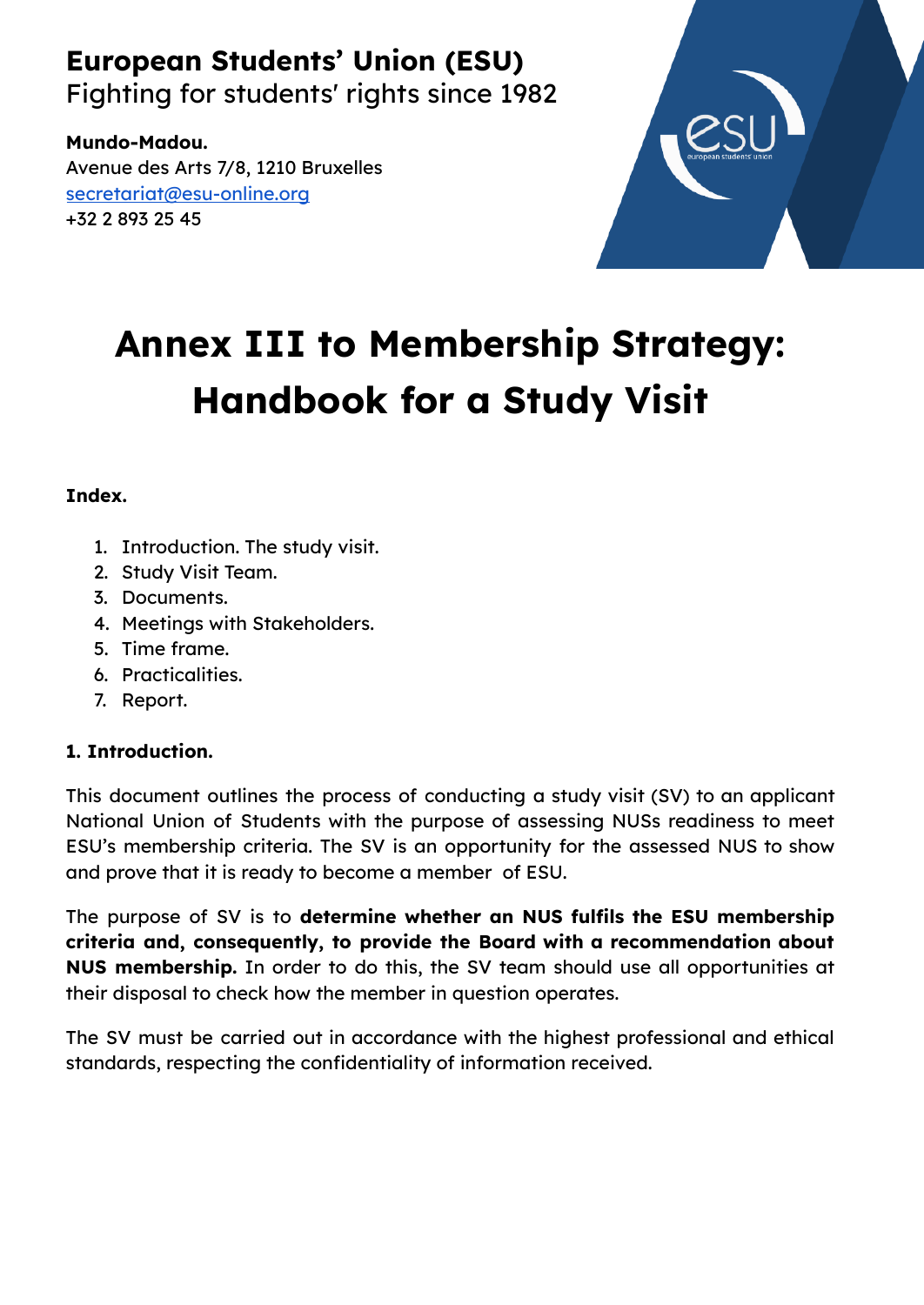#### **2. Study Visit Team.**

The SV team consists of 3 to 5 people in total - 2 to 3 members appointed by the Board, one member appointed by the EC if necessary and the Coordinator for Membership issues.

The members elected to do the SV nominate their representatives respecting the **gender balance.** Representatives are chosen to ensure a **regionally balanced** SV team.

Once the SV Team has been elected, the Coordinator for membership issues must call for at least one online meeting before the SV takes place.

The purpose of this meeting will be to prepare the logistics of the SV as well as to share knowledge about the context of the country/region where the Union comes from, reflect on the higher education system and its institutions to be able to understand how the union operates. Moreover, the meeting must clearly set up the task division (in accordance with the membership criteria) between the members of the SV team.

During this meeting at least the following topics should be discussed:

- Meeting the team.
- Presentation of the application.
- State of play in regards to documents (missing documentation, clarification, etc).
- Logistics of the visit.
- Task Division during the SV.
- Responsibilities after the SV (reporting schedule, discussion and vote on the recommendation).

During the preparation phase, the SV team must get familiar with the **Statutes and Standing Orders of ESU** and comply with them while carrying out the SV as these two documents set the whole procedure. The SV team must evaluate the organisation in accordance with **ESU membership criteria** as stated in the Statutes and developed in the Membership Strategy.

The Coordinator for membership issues is responsible to carry out the process taking into account the estimation of the members of the SV team. The SV team is required to write an SV report that will be presented to the BM as a reference document for the Membership Application discussion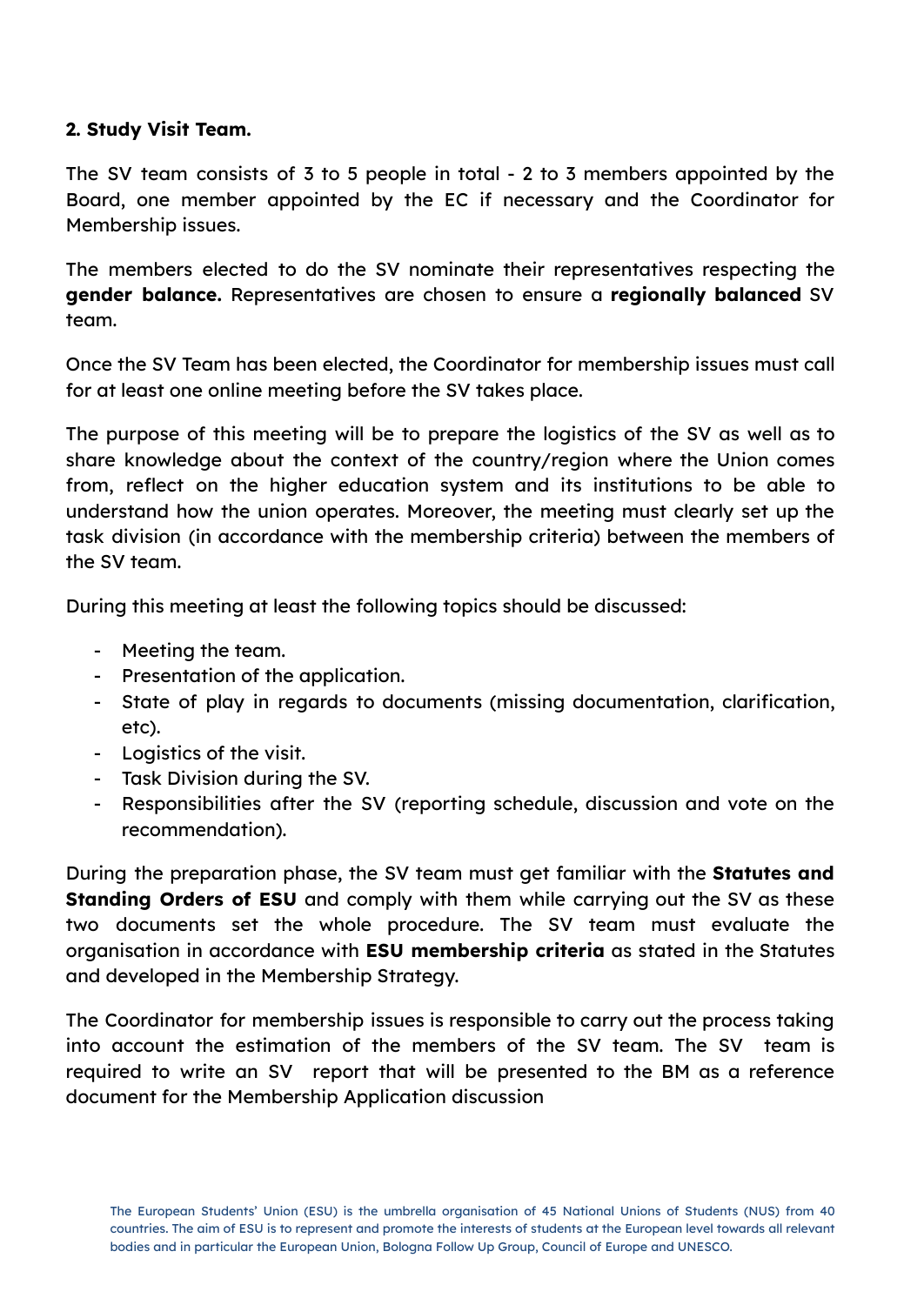Every member of the SV team has one vote on the recommendation to grant the full member status or not. The recommendation needs a simple majority of the votes (⅗) in favour or against.

#### **3. Documents related to the Study Visit.**

The study visit team has the right to request any documents related to the functioning of the assessed NUS. All the **necessary documents must be requested at least 60 days before the date of the study visit**, and they **must be delivered at least 30 days before the study visit. The study visit team can request additional documents after the deadline in accordance with the Membership strategy.**

The following documents might be requested by the SV Team:

- Statues and Standing Orders.
- Plan of work of the current and past year.
- Finances and budget.
- Agreements and memorandums the organisation have (with HEIs, ministry or other relevant institutions).
- Any minutes from the recent statutory meetings of the organisation.

The **study visit team must study the delivered documents, and prepare notes about available information before the study visit.** Provided documents must be made available to the Board according to the normal procedures of agenda point discussions. The documents shall be kept confidential.

#### **4. Meeting with stakeholders**

In order to determine all the necessary information about an NUS, **the SV team should hold meetings with stakeholders, that include but are not restricted to the following list:**

- NUS presidency and executive committee, NUS board members or equivalent bodies
- Relevant organisations in the country related to student issues
- Partner organisations of the assessed NUS
- Representatives of various local students' unions or individual members, that they find relevant, but preferably not only those recommended by the assessed NUS
- Students who are not members of the NUS, and representatives of other student organisations, if they exist in the country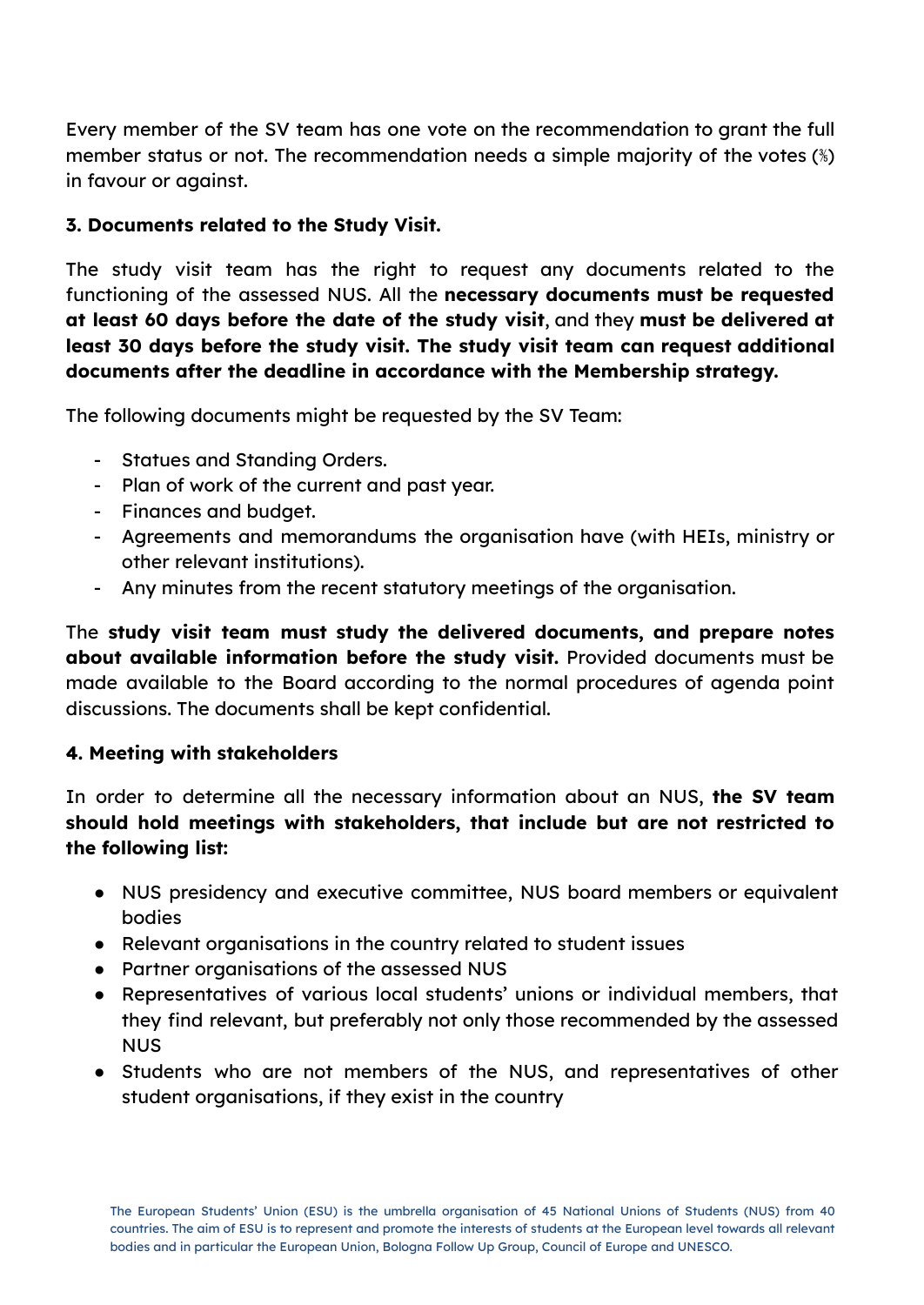- State education institutions, such as the ministry responsible for higher education, stakeholders involved in education, quality assurance agency, research institutions
- Representatives of other relevant organisations working in the area of higher education
- Independent NGOs engaged in higher education
- International institutions working for education, such as the local UNESCO or Council of Europe department, foreign embassies.

The information gathered during the meetings with external stakeholders should be evaluated in its entirety and reflected in the report for the BM. With the proposals from the SV team, the coordinator for membership issues should inform the applicant union about the list of the stakeholders the SV team would like to meet. The final list of the stakeholders to meet should be agreed on at least 14 days before the SV.

Should there be any involved parties or stakeholders the study visit deemed necessary to meet but the NUS was not able to organise, it is the competence of the Coordinator for membership issues, within the limits of its capacity, to organize the meetings no later than 10 days after the visit.

The meetings should be organised in a constructive and not restrictive manner. The SV team has the liberty to address relevant questions to the external parties without supervision from the side of the applicant union. The meetings with the external parties take place without the presence of the applicant union in the room. The meetings are moderated by the SV team with the internal agreement of task division of chairing, minuting, etc during each session.

#### **5. Time frame.**

The schedule and the detailed program for the **study visit are to be proposed by the assessed NUS at least 30 days before the study visit**, and it should be agreed upon between the team and the NUS at least 14 days before the visit.

The study visit should last around 5 or 6 days including arrival and departure days. The best practice would be to have 3 to 4 days for meetings and other kinds of activities proposed by the study visit team and the host union.